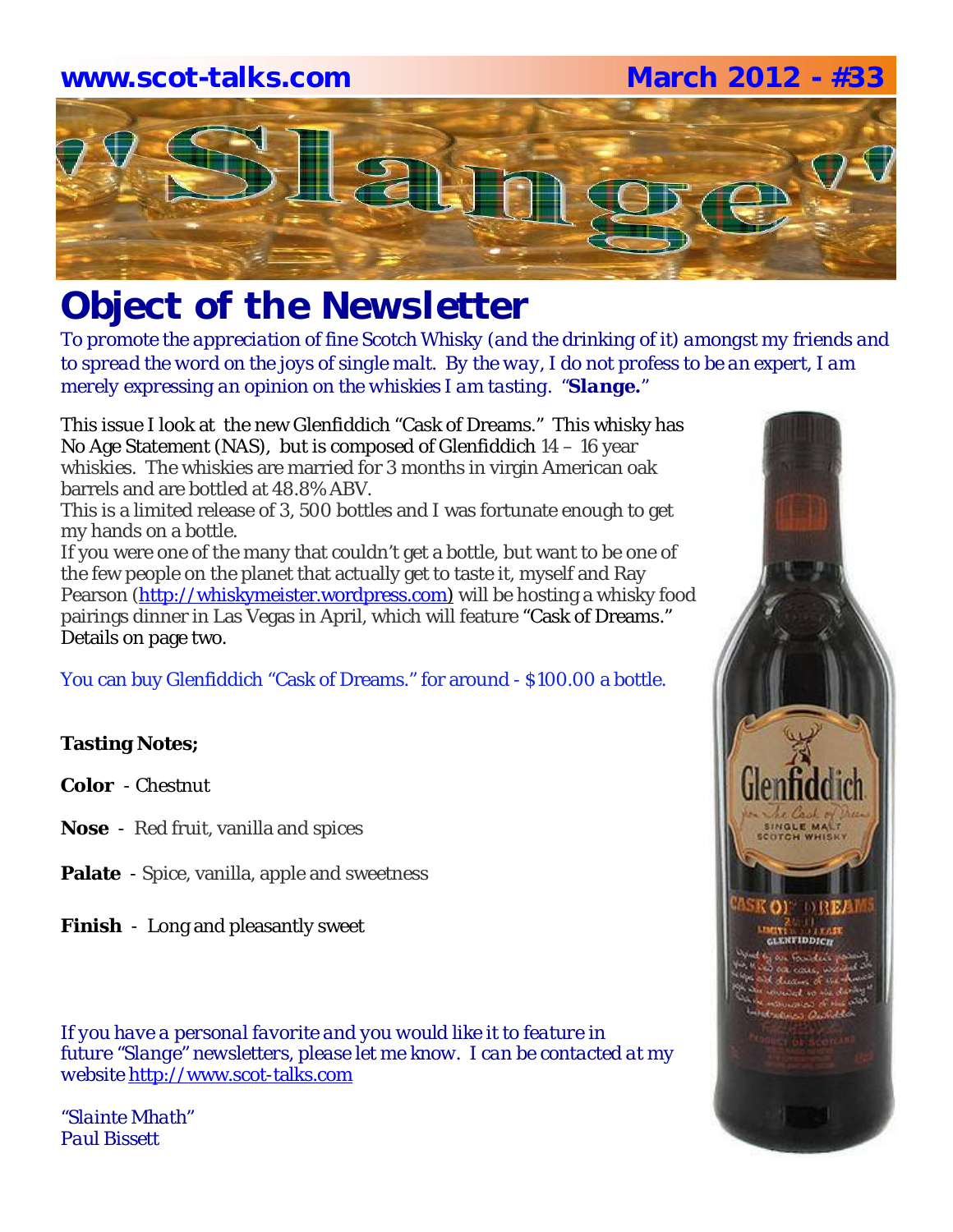





"**DINNER AND A DREAM**"

(to benefit the Las Vegas Celtic Society)

A whisky and food pairings dinner, featuring seven gourmet, tapas-style courses, each paired with a single malt scotch chosen to complement the dish.

### *(Whiskies from all regions of Scotland will be featured)*

To finish the evening "**CASK of DREAMS**" will be piped-in for you to taste.

"CASK of DREAMS" is a limited release scotch of only 3,500 bottles, so very few people in the world will ever taste it.

The whiskies will be served in the new NEAT™ glass, and each guest will receive a complimentary glass to take home. www.theneatglass.com

Conducting this special event will be Whisky Expert Ray Pearson, assisted by Paul Bissett, whisky writer and newsletter publisher.

"Dinner and a Dream" will be held at the Queen Victoria Pub at the Riviera Resort and Casino, April 14, at 7:00 PM, with limited seating.

Tickets purchased prior to March 31 will be discounted to \$100 per seat. Later purchases, up to April 7, the full price of \$150 applies.

### **No tickets available after April 7.**

For tickets; contact Mark McGarry of the Queen Victoria Pub www.queenviclasvegas.com

This event is proudly brought to you by the Las Vegas Celtic Society as part of the 8th annual Las Vegas Highland Games, April 14 & 15, at Floyd Lamb Park at Tule Springs. www.lasvegascelticsociety.org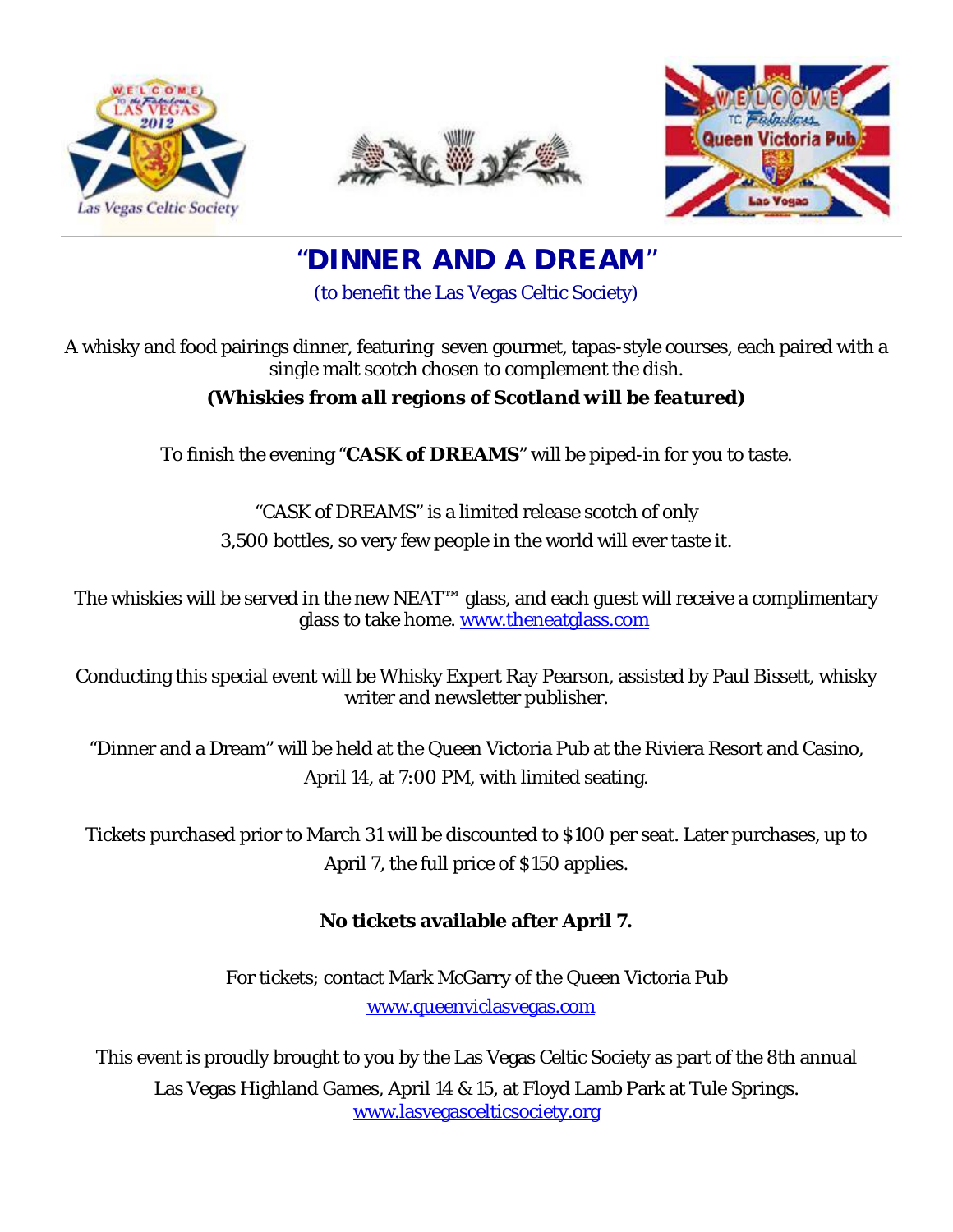# **www.scot-talks.com March 2012 - #33**

Below is a simple guide to help you choose your single malt Whisky, and the flavor notes you should expect from it. Being Scottish I recommend you find a likely candidate and try it in a bar before buying the whole bottle. With each issue of the newsletter I will add in another Whisky to the flavor map. This Issue; "**Cask of Dreams."** For more information go to http://www.glenfiddich.co.uk